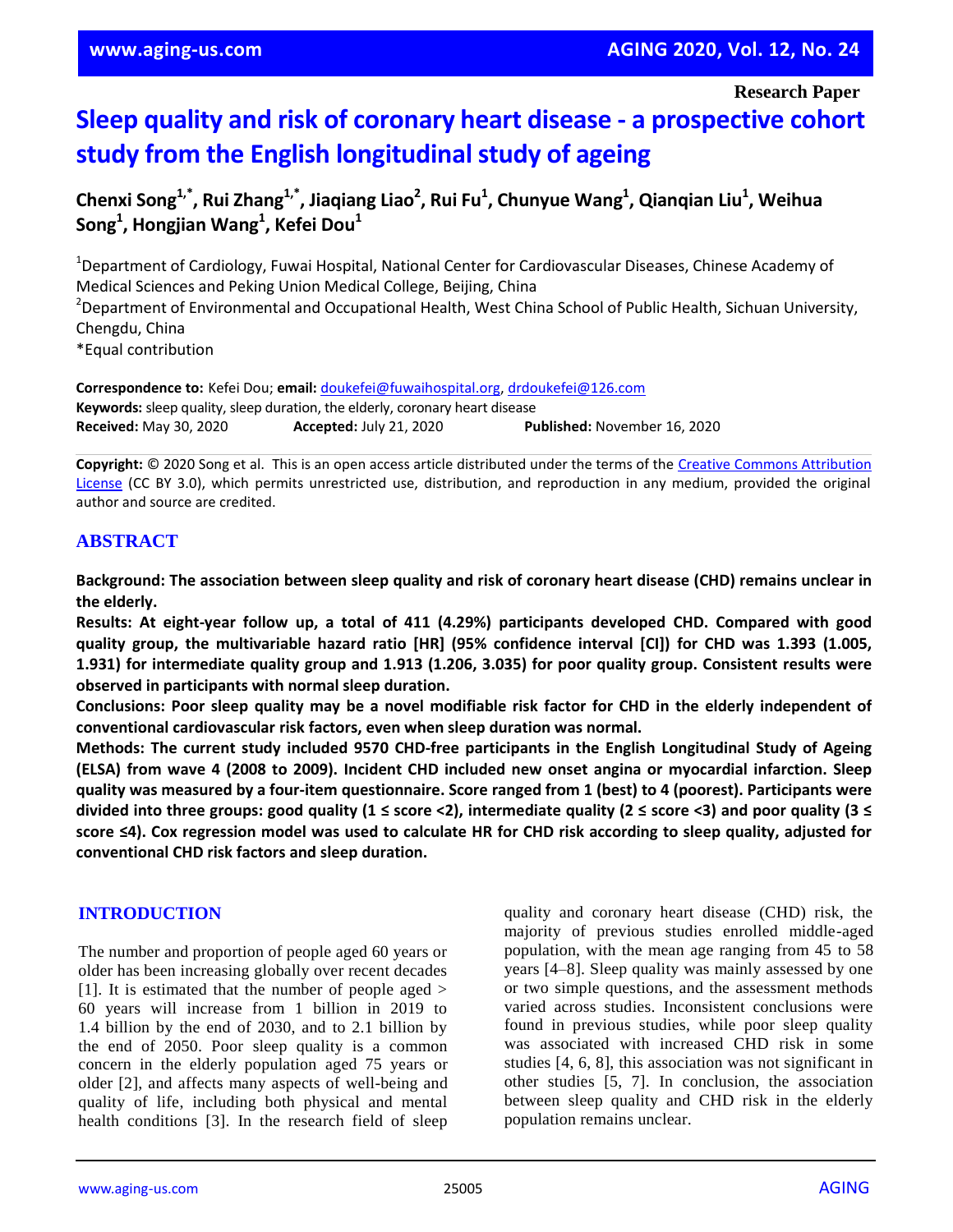The primary objective of the current study is to evaluate the association between sleep quality and CHD risk based on a large cohort study of the elderly population over 8-year follow-up. In addition, since sleep duration is closely related to both sleep quality and CHD risk, we also evaluate whether the association between sleep quality and CHD risk still exists in participants with normal sleep duration.

#### **RESULTS**

#### **Baseline characteristics**

Of the 9570 participants included for analysis, the number of participants in good, intermediate and poor sleep quality group was 3703 (38.7%), 3863 (40.4%), and 2004 (20.9%) respectively (Figure 1). Mean age of our study cohort was 64.38 years, and the proportion of female was 57.1%. The proportion of female was highest in poor quality group (70.8%), followed by intermediate (57.6%) and good quality (49.2%) group. The proportion of depression symptom was also highest in poor quality group (10.4%), followed by intermediate group (3.0%) and good quality group (1.0%). Compared with good quality or intermediate quality group, poor quality group were less likely

to drink alcohol greater than once a week, and less likely to have physical activities. The proportion of participants with prior hypertension increased progressively as sleep quality decreased (good, intermediate and poor sleep quality: 46.1%, 48.5% and 49.0%, respectively). Similarly, the proportion of participants with prior diabetes increased progressively as sleep quality decreased (good, intermediate and poor sleep quality: 12.5%, 14.1% and 15.0%, respectively).

No significant difference in wealth, marital status, education level, NS-SEC classification, BMI, medical history of high cholesterol, chronic obstructive pulmonary disease and cancer were found across groups (Table 1).

#### **Sleep quality and outcome**

A total of 411 (4.3%) incident cases occurred at a median 8-year follow-up. The number (incidence) of incident CHD cases in good, intermediate and poor quality groups was 128 (3.5%), 174 (4.5%) and 109 (5.4%), respectively. After simple adjustment of age and sex (model 1), the risk of CHD increased progressively with decreased sleep quality (Table 2).



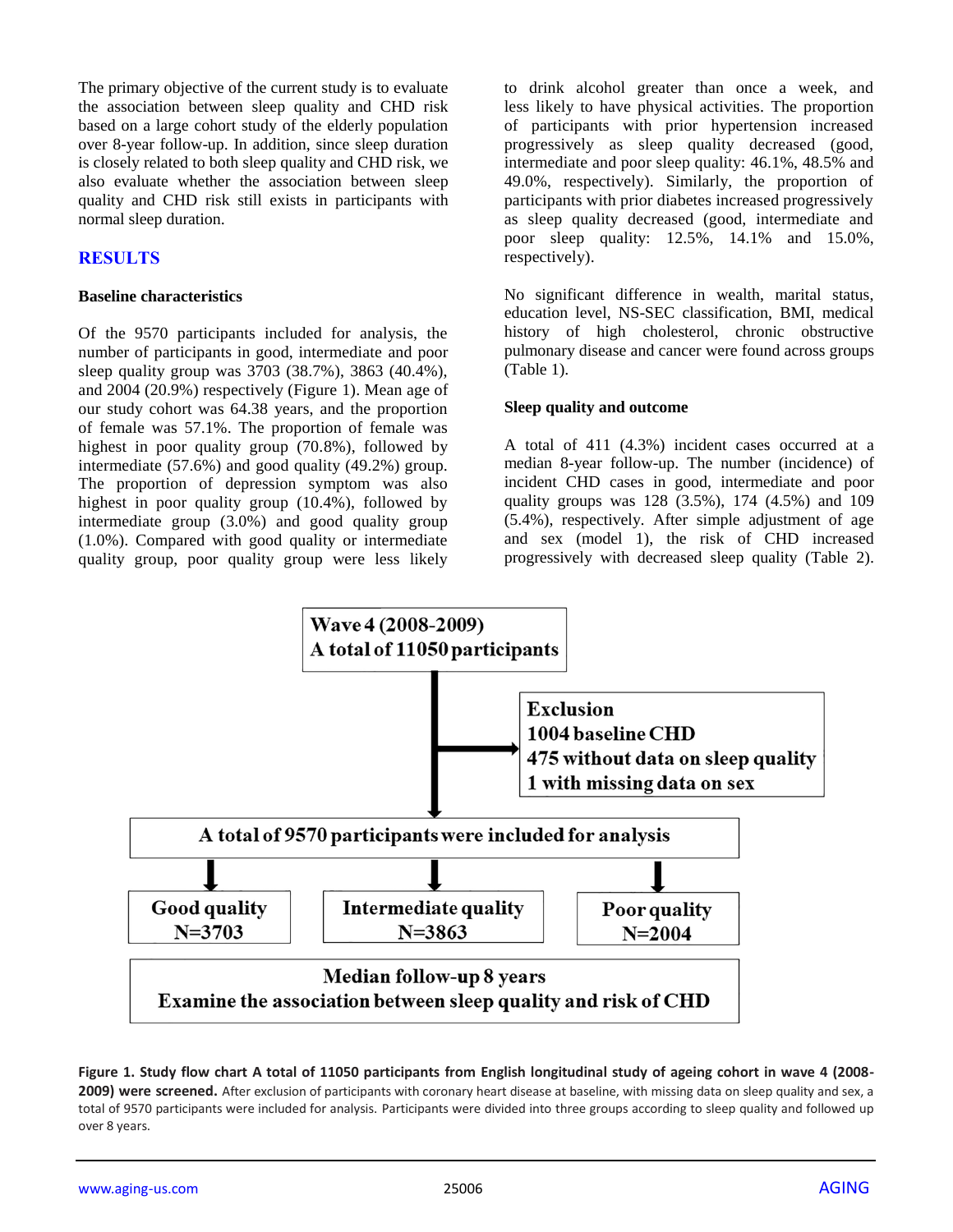**Table 1. Baseline characteristics according to sleep quality.**

| <b>Variable</b>                         | <b>Good Quality</b> | <b>Intermediate</b> | Poor quality   | P value |
|-----------------------------------------|---------------------|---------------------|----------------|---------|
|                                         | $N = 3703$          | Quality N=3863      | $N = 2004$     |         |
| Age (years)                             | $64.5 \pm 10.3$     | $64.9 \pm 10.0$     | $63.2{\pm}9.8$ | < 0.001 |
| Women $(\% )$                           | 1822 (49.2)         | 2224 (57.6)         | 1418 (70.8)    | < 0.001 |
| Wealth quintile $(\% )$                 |                     |                     |                | 0.201   |
| 1 (lowest)                              | 548 (17.1)          | 627(18.7)           | 313 (18.1)     |         |
| 2                                       | 646 (20.2)          | 630 (18.8)          | 366(21.1)      |         |
| 3                                       | 642 (20.0)          | 649 (19.3)          | 3587 (20.7)    |         |
| 4                                       | 654(20.0)           | 727(21.7)           | 341 (19.7)     |         |
| 5 (highest)                             | 715(22.3)           | 725 (21.6)          | 356 (20.5)     |         |
| NS-SEC classification (%)               |                     |                     |                | 0.622   |
| 1                                       | 1028 (31.9)         | 1018(30.3)          | 548 (31.7)     |         |
| $\boldsymbol{2}$                        | 794 (24.6)          | 842 (25.1)          | 412 (23.8)     |         |
| 3                                       | 1402 (43.5)         | 1495 (44.6)         | 768 (44.4)     |         |
| Education <sup><math>*</math></sup> (%) |                     |                     |                | 0.246   |
| $\geq$ NVQ3/GCE A level                 | 1518 (41.0)         | 1579 (40.9)         | 779 (38.9)     |         |
| Marital status $(\% )$                  |                     |                     |                | 0.361   |
| First and the only marriage             | 2077(56.1)          | 2122 (54.9)         | 1087 (54.2)    |         |
| <b>BMI</b> ( $\text{kg/m}^2$ )          | $27.3 \pm 7.1$      | $27.4 + 7.4$        | $26.9 \pm 7.6$ | 0.122   |
| Depression symptoms $(\% )$             | 34(1.0)             | 96(3.0)             | 126(10.4)      | < 0.001 |
| Current smoking (%)                     | 514(15.5)           | 472 (13.9)          | 392 (22.1)     | < 0.001 |
| At least one alcoholic                  | 2133 (66.5)         | 2157 (63.9)         | 876 (52.0)     | < 0.001 |
| drink/week $(\% )$                      |                     |                     |                |         |
| At least one moderate                   | 3004 (81.1)         | 3053 (79.0)         | 1309 (65.3)    | < 0.001 |
| activity/week $(\% )$                   |                     |                     |                |         |
| Hypertension $(\% )$                    | 1708 (46.1)         | 1873 (48.5)         | 982 (49.0)     | 0.049   |
| Diabetes $(\% )$                        | 461(12.5)           | 545(14.1)           | 300 (15.0)     | 0.017   |
| High cholesterol (%)                    | 1206 (32.6)         | 1248 (32.3)         | 632(31.5)      | 0.725   |
| COPD $(\% )$                            | 95(2.6)             | 175(4.5)            | 138 (6.9)      | < 0.001 |
| Cancer $(\% )$                          | 168(4.5)            | 197(5.1)            | 107(5.3)       | 0.337   |

NS-SEC: national statistics social-economic classification;1: managerial and professional occupations; 2: Intermediate occupations; 3: routine and manual occupations; NVQ: National Vocational Qualification; GCE: General Certificate of Education; CSE: Center for Continuing Education; BMI: body mass index; COPD: chronic obstructive pulmonary disease. \* education: NVQ3/GCE A level is equivalent to senior high school.

Compared with good quality group, HR (95% CI) for intermediate quality group was 1.331 (1.059, 1.674), for poor quality group was 2.001 (1.542, 2.596). Further adjustment of social-economic status, life style and conventional CHD risk factors did not significantly alter the association. Compared with good quality group, HR (95% CI) for intermediate quality group was 1.393 (1.005, 1.931), for poor quality group was 1.913 (1.206, 3.035). When the sleep quality score was modeled as continuous variable, one score increase was significantly associated with increased risk of CHD in all three models (Table 2).

The association between baseline sleep quality with secondary outcome are shown in Supplementary Tables 1 and 2, respectively. In all three models, the risk of angina increased progressively as sleep quality

decreased. Regarding MI, intermediate quality group had a trend towards higher risk of MI compared with good quality group, but the association was not significant in all three models. Poor quality group had a significant higher risk of MI after adjustment of age and sex (model 1) and socio-economic factors (model 2), and a trend towards higher risk of MI after further adjustment of conventional CHD risk factors plus sleep duration (model 3, Supplementary Table 2).

The distribution of sleep quality score change between wave 4 and wave 6 are shown in Supplementary Figure 1. Approximately 90% of participants had a change less than or equal to 1 point, which indicated that a majority of participants in our study did not show a significant change in sleep quality during the first 4 years.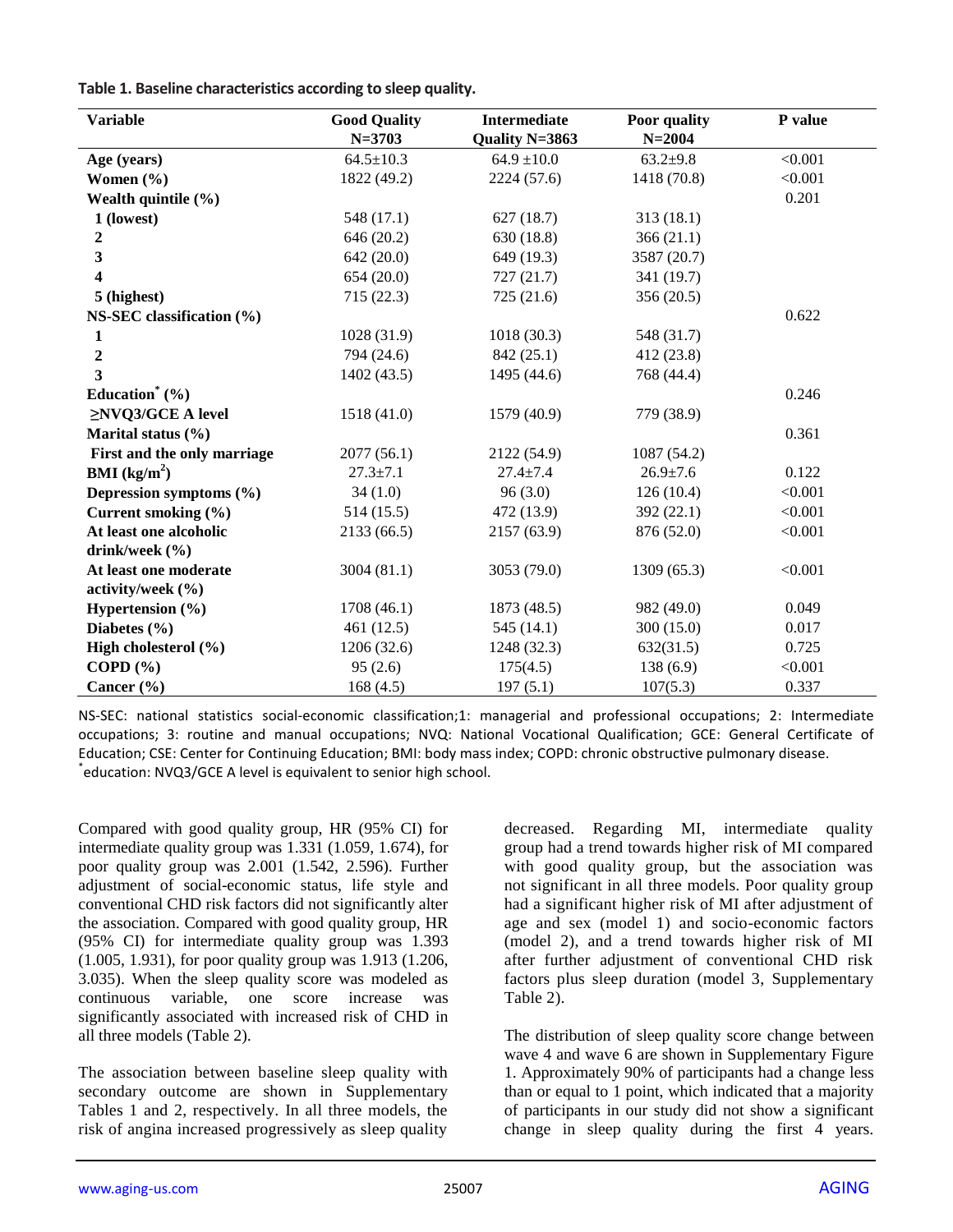| Table 2. Association between baseline sleep quality with risk of CHD. |  |  |  |  |
|-----------------------------------------------------------------------|--|--|--|--|
|-----------------------------------------------------------------------|--|--|--|--|

|               |                     | <b>Categorical</b>   |                      | <b>Continuous</b>      |
|---------------|---------------------|----------------------|----------------------|------------------------|
|               | <b>Good Quality</b> | <b>Intermediate</b>  | Poor quality         | Per one score increase |
|               | $N = 3703$          | Quality N=3863       | $N = 2004$           |                        |
| No. of Cases  | 128/22596           | 174/24090            | 109/11824            | 411/58510              |
| /Person-Years |                     |                      |                      |                        |
| Model 1       | 1 (Reference)       | 1.331 (1.059, 1.674) | 2.001 (1.542, 2.596) | 1.444 (1.279, 1.630)   |
| P value       |                     | 0.014                | < 0.001              | < 0.001                |
| Model 2       | 1 (Reference)       | 1.296 (0.998, 1.684) | 1.889 (1.399, 2.553) | 1.431 (1.243, 1.646)   |
| P value       |                     | 0.052                | < 0.001              | < 0.001                |
| Model 3       | 1 (Reference)       | 1.393(1.005, 1.931)  | 1.913 (1.206, 3.035) | 1.502(1.209, 1.865)    |
| P value       |                     | 0.047                | 0.006                | < 0.001                |

Model 1: adjusted for age, sex

Model 2: model 1+education, social economic classification, marital status, income

Model 3: model 2+ current smoking, alcohol consumption, BMI, physical activity, diabetes, high blood cholesterol, hypertension, depression, sleep duration

Compared with maintaining good sleep quality between wave 4 and wave 6, maintaining intermediated sleep quality, and quality worsened was associated with trend towards higher CHD risk, and maintaining poor quality was associated with significant higher CHD risk in fully adjusted model (HR: 1.876, 95% CI: 1.055, 3.334, Supplementary Table 3). No obvious trend or significant association was found for sleep quality improved (HR: 0.992, 95% CI: 0.606, 1.624).

We also evaluated the association between the frequency of each sleep problem and risk of CHD (Supplementary Table 4). We have studied three sleep problems: difficulty falling asleep and wake up several times at night and wake up feeling tired and worn out. Regarding difficulty falling asleep, compared with patients who did not report the problem during the last month, those reported "three or more times a week" had higher risk of CHD (HR: 1.843, 95% CI: 1.166, 2.913, p=0.009). Similarly, participants who reported "wake up several times at night" three or more times a week had higher risk of CHD (HR: 1.710, 95% CI: 1.153, 2.538, p=0.008). Regarding "wake up feeling tired and worn out", a frequency of "once or twice a week" (HR: 1.570, 95% CI: 1.022, 2.412, p=0.039) and "three or more times a week" (HR: 1.921, 95% CI: 1.280, 2.881, p=0.002) was associated with increased CHD risk.

In order to assess whether sleep quality improved the predictive performance of a tradition risk score, we compared the C-statistics between the traditional Framingham 10-year CVD risk score, and traditional+sleep risk score (new risk score). Framingham 10-year CVD risk score was developed based on age, sex, diabetes status, smoking status, treated or untreated systolic blood pressure, and blood lipids to predict 10-year CVD risk in the Framingham study [9]. C statistics for the new and traditional risk score was 0.66 and 0.65, respectively (C-statistics difference: 0.01, 95% CI: 0.0004-0.03, p=0.04, Supplementary Figure 2). Integrated Discrimination Improvement (IDI) was 0.003 (95% CI: 0.002, 0.005, P<0.001) and Net Reclassification Improvement (NRI) was 0.203 (95% CI: 0.095,0.311, P<0.001).

#### **Subgroup and sensitivity analysis**

Subgroup analysis showed sleep quality-CHD risk association did not differ significantly according to age, sex or depression symptoms (P interaction: 0.322 for age; 0.783 for sex, 0.657 for depression symptom respectively Table 3). In each age subgroup, poor sleep quality had a trend towards higher risk of CHD compared with good sleep quality. A similar trend was found in male, female, depression or no depression subgroup.

To reduce the effect of missing data, we used multiple imputation and calculated the HR (95% CI) for each outcome in the imputed dataset (Supplementary Table 5). Results in the imputed dataset were general consistent with the main analysis. Compared with good sleep quality, intermediate quality (HR: 1.385, 95% CI:1.028, 1.864,  $p < 0.001$ ) and poor quality (HR: 1.945, 95% CI: 1.285, 2.943, p < 0.001) was associated with increased CHD risk, which was mainly driven by increased angina risk but not MI.

Since sleep duration is closely related to sleep quality, we also examined the effect of sleep quality on CHD risk in participants with normal sleep duration. Sensitivity analysis was performed by excluding participants with too short  $(< 6$  hours) or too long sleep (>9 hours). Poor sleep quality was associated with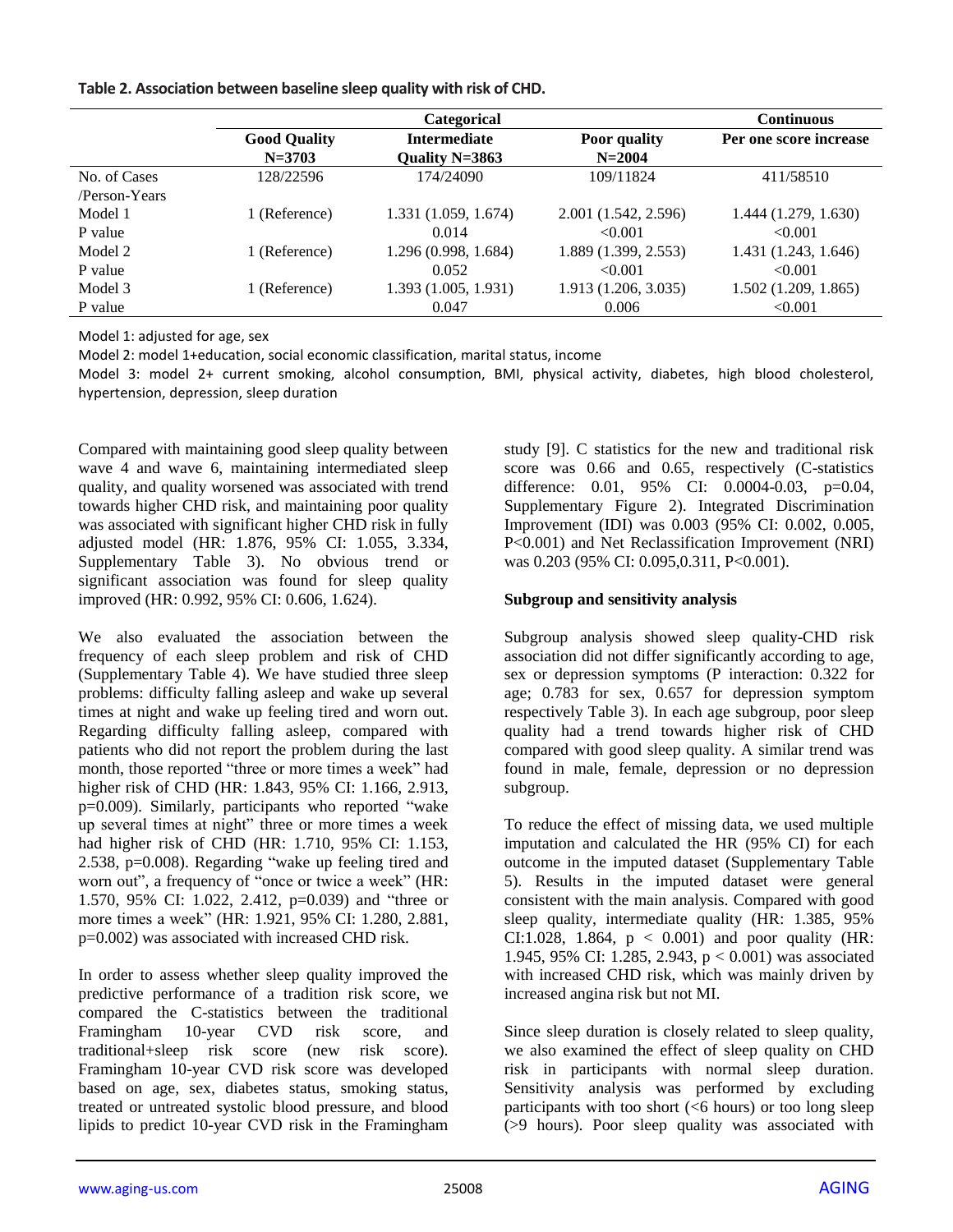| Table 3. Association between baseline sleep quality and risk of coronary according to age, sex and depression. |  |  |  |  |
|----------------------------------------------------------------------------------------------------------------|--|--|--|--|
|----------------------------------------------------------------------------------------------------------------|--|--|--|--|

|                           | <b>Good quality</b> | <b>Intermediate quality</b> | Poor quality          | $\mathbf P$ interaction |
|---------------------------|---------------------|-----------------------------|-----------------------|-------------------------|
| Age                       |                     |                             |                       | 0.322                   |
| $560$ (N=3462)            | 1 (Reference)       | 1.007(0.497, 2.043)         | 1.433 (0.598, 3.433)  |                         |
| $[60-70)$ (N=3278)        | 1 (Reference)       | 2.000(1.110, 3.603)         | 2.192 (1.000, 4.804)  |                         |
| $[70-80)$ (N= 2027)       | 1 (Reference)       | 1.158(0.685, 1.957)         | 1.449(0.655, 3.202)   |                         |
| $\geq 80$ (N=803)         | 1 (Reference)       | 1.905 (0.619, 5.866)        | 5.837 (1.740, 19.576) |                         |
| <b>Sex</b>                |                     |                             |                       | 0.783                   |
| Male $(N=4106)$           | 1 (Reference)       | 1.315 (0.878, 1.970)        | 1.665(0.873, 3.176)   |                         |
| Female $(N=5464)$         | 1 (Reference)       | 1.562 (0.897, 2.719)        | 2.246 (1.177, 4.285)  |                         |
| <b>Depression symptom</b> |                     |                             |                       | 0.657                   |
| Yes $(N=256)$             | 1 (Reference)       | 1.466 (0.150, 14.326)       | 1.010(0.103, 9.869)   |                         |
| No $(N=7570)$             | 1 (Reference)       | 1.385 (0.995, 1.927)        | 2.004 (1.255, 3.199)  |                         |

Adjusted for age, sex, education, social economic classification, marital status, income, current smoking, alcohol consumption, BMI, physical activity, diabetes, high blood cholesterol, hypertension, depression, sleep duration

higher CHD risk than good sleep quality in fully adjusted model (HR: 2.058, 95% CI: 1.230, 3.444, p=0.006). Per one score increase was associated with 54.2% increased risk in CHD (Table 4).

#### **DISCUSSION**

In this prospective large-scale elderly cohort of participants, poor sleep quality was associated with a 91.3% increased risk of developing CHD than good sleep quality, after adjustment of demographic, socioeconomic, conventional CHD risk factors and sleep duration. There was also a positive relationship between frequency of each individual sleep problem and CHD risk. The sleep quality-CHD risk association was consistently observed in various subgroups according to age, sex or the presence of depression symptoms. What's more important, for participants with normal sleep duration, poor sleep quality was associated with increased risk of CHD than good sleep quality.

#### **Comparison with previous studies**

The differences of between our study and previous studies mainly fall into the following two aspects: First, we investigated the sleep quality and CHD risk's association in the elderly population. There have been a few studies examined the association between sleep quality and CHD risk [4–8]. However, the mean age in these studies ranged from 45 to 58 years, while the mean age of our study was 64.4 years old. The evidence regarding sleep quality and CHD risk's association in the elderly remains limited. To address this issue, our study used data from the English Longitudinal Study of Ageing, which enrolled participants aged 50 years or more, with a mean age of over 64 years, and examined the sleep quality-CHD risk association. Second, to our knowledge, all previous studies assessed sleep quality only once at baseline, which may not be precise since sleep quality can change over time. By comparison with previous reports, our study not only analyzed the association between baseline sleep quality and CHD risk, but also used data from two sleep assessments at wave 4 and wave 6 to examine the effect of sleep quality change pattern on CHD risk, which provided a more accurate and comprehensive assessment of sleep quality status. Our findings suggested that compared with maintaining good sleep quality, all other quality change patterns (quality improved or worsened, or maintaining intermediate quality) were associated with a trend towards higher risk, and maintaining poor sleep quality was associated with a significant higher CHD risk, highlighting the clinical significance of maintaining good sleep quality.

Methods of sleep quality assessment, and the corresponding definition of "good quality" varied across studies, ranging from one single question to sleep questionnaire including 10 items, which makes direct comparison difficult. However, the assessment methods in our study are in general consistent with previous studies, and covered the three main area, which includes difficulty falling asleep, difficulty maintaining sleep and waking up feeling worn out.

#### **Explanations for the association between sleep quality and CHD risk**

The biological mechanisms underlying poor sleep quality and CHD risk remain unclear, but previous studies suggested several possible explanations. First, sleep disturbance was associated with conventional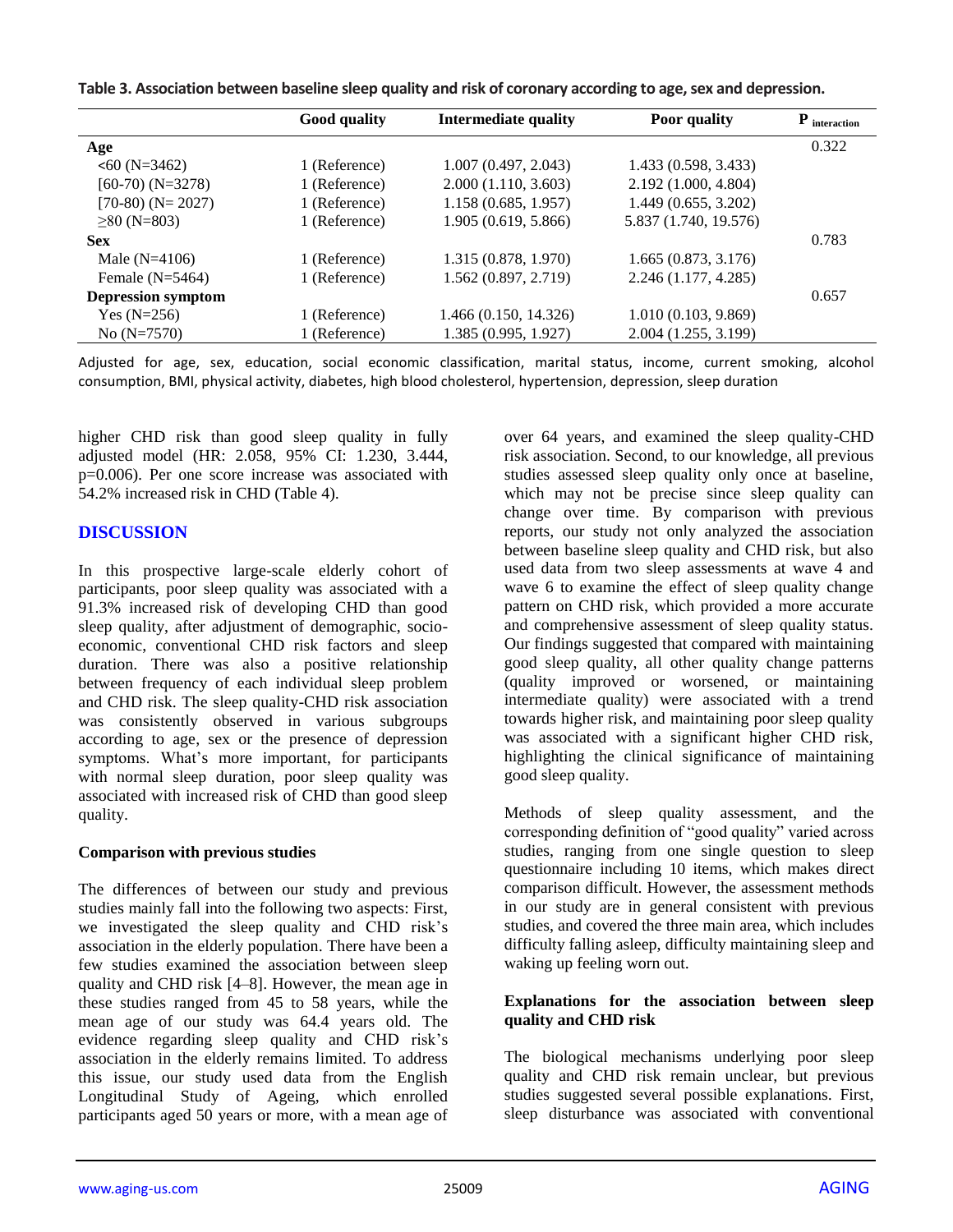|                               |                                   | Categorical                               |                                   | <b>Continuous</b>      |
|-------------------------------|-----------------------------------|-------------------------------------------|-----------------------------------|------------------------|
|                               | <b>Good Quality</b><br>$N = 3466$ | <b>Intermediate Quality</b><br>$N = 3397$ | <b>Poor</b> quality<br>$N = 1168$ | Per one score increase |
| No. of Cases<br>/Person-Years | 120/21292                         | 150/21370                                 | 57/6970                           | 327/49632              |
| Model 1                       | 1 (reference)                     | 1.313(1.032, 1.671)                       | 1.813 (1.316, 2.498)              | 1.416(1.216, 1.648)    |
| P value                       |                                   | 0.027                                     | < 0.001                           | < 0.001                |
| Model 2                       | 1 (reference)                     | 1.239(0.940, 1.634)                       | 1.654(1.139, 2.403)               | 1.364(1.143, 1.628)    |
| P value                       |                                   | 0.129                                     | 0.008                             | < 0.001                |
| Model 3                       | 1 (reference)                     | 1.353(0.958, 1.911)                       | 2.058 (1.230, 3.444)              | 1.542(1.212, 1.962)    |
| P value                       |                                   | 0.086                                     | 0.006                             | < 0.001                |

**Table 4. Association between baseline sleep quality with risk of CHD in participants with normal sleep duration (6–9 hours).**

Model 1: adjusted for age, sex

Model 2: model 1+education, social economic classification, marital status, income

Model 3: model 2+ current smoking, alcohol consumption, BMI, physical activity, diabetes, high blood cholesterol, hypertension, depression, sleep duration

CHD risk factors including diabetes [10], hypertension [11] and obesity [12]. Second, previous studies suggested that chronic sleep disturbance was associated with sustained inflammation activation, which plays a key role in the pathophysiology of CHD [13]. A largescale meta-analysis including over 50000 participants revealed that sleep disturbance was associated with elevated inflammatory biomarkers including CRP and IL-6 [14]. Third, lipid metabolism may be an important pathogenic pathway linking poor sleep quality and CHD risk. Lipid metabolism disorder is an important cause of CHD. Previous studies demonstrated that lipid and energy metabolism in human were regulated by circadian system [15]. One nested case-control study found 9 lipid metabolites were higher in woman with poor sleep quality after adjusting age, race, BMI and smoking, and a metabolite score derived from the above 9 metabolites were positively associated with CHD risk after adjusting conventional CHD risk factors [16]. Finally, the hypothalamic-pituitary-adrenocortical (HPA) axis activation and subsequent altered diurnal cortisol levels may also contribute the association between sleep quality and CHD risk [17].

Of note, we observed a significant association between poor sleep quality and angina pectoris, but not myocardial infarction in the fully adjusted model. Possible explanations include: First, the pathophysiology underlying angina pectoris and myocardial infarction were different. Angina pectoris was mainly caused by episodes of reversible myocardial demand/supply mismatch, when the demand is greater than supply and is often induced by exercise, emotion or stress [18]. Myocardial infarction (MI) is defined in pathology as myocardial cell death due to prolonged myocardial ischemia [19], mainly caused by the rupture of atherosclerosis plaque and subsequent blockage of coronary artery. The induced condition for angina in daily life may be more easily achieved compared with myocardial infarction. Second, some participants who developed AMI may die before the outcome data was collected. While we assessed non-fatal MI, we were unable to assess the association between sleep quality and fatal MI because we currently don't have access to mortality data, including survival status and detailed causes of death during follow-up. Finally, the limited number of cases and relatively short follow-up period may explain the non-significant association between sleep quality and AMI.

## **Clinical significance**

Poor sleep quality is a common problem in the elderly population. Our study found that poor sleep quality was associated with increased CHD risk, even when sleep duration was normal, and suggested that sleep disorders as novel modifiable risk factors for incidence CHD. Sleep quality may be taken into consideration in future CHD risk assessment, and health education is needed to increase public awareness of poor sleep quality and its potential adverse health effects, in order to promote timely consultation with medical staffs. However, it is worthy to note that our study was an observational study, and more future studies are needed to firstly validate the causal relationship between poor sleep quality and CHD risk, and whether current interventions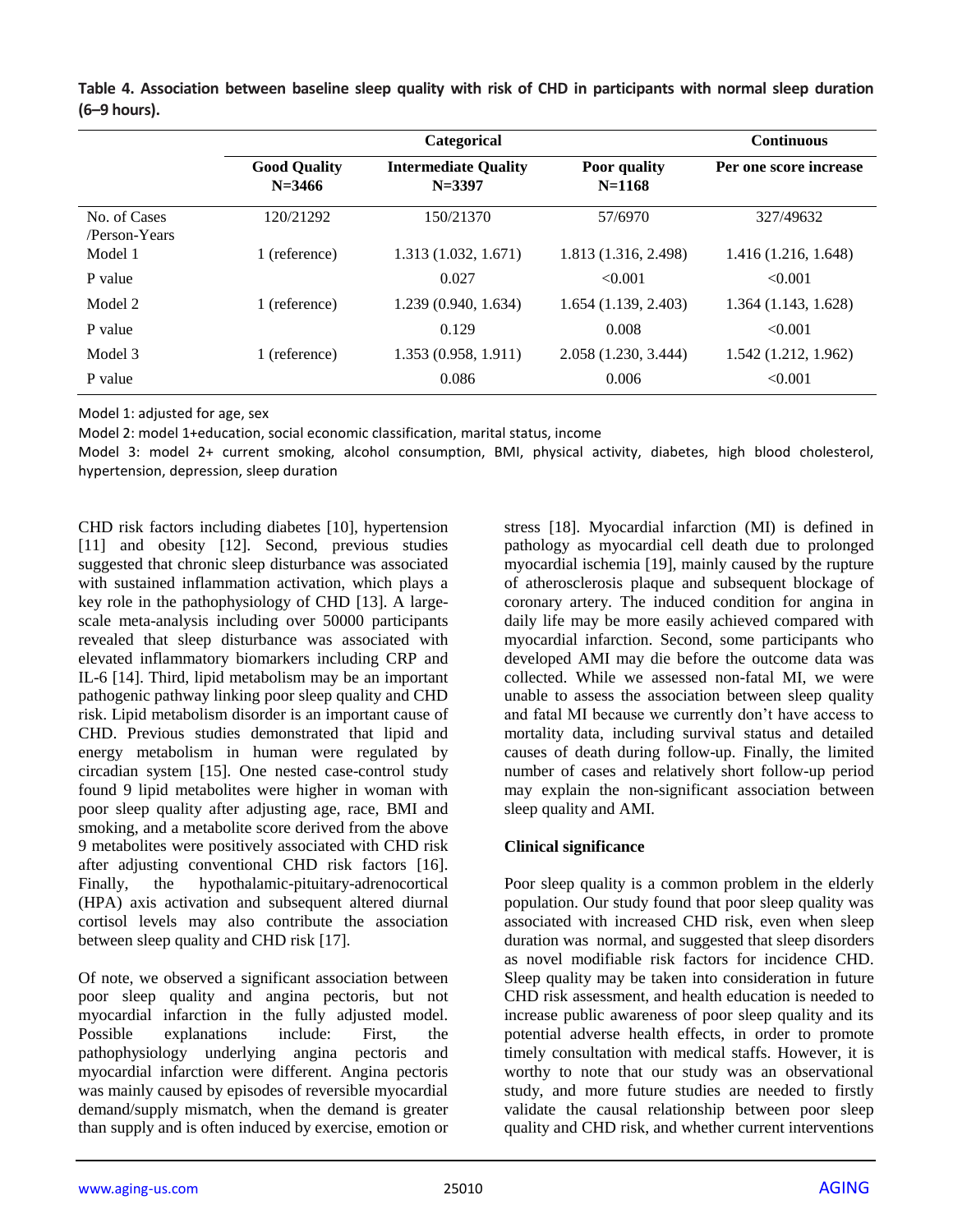targeting sleep problems, including psychological treatment and medical devices, are effective in reducing CHD risk.

#### **Strengths and limitations**

The current study used data from a well-established elderly cohort with 8 years of follow-up. Our findings provide additional evidence regarding sleep quality-CHD risk association in the elderly population. We further validate our findings by mitigating the bias of abnormal sleep duration. We adjusted sleep duration in the multivariate regression model. In addition, we performed sensitivity analysis by excluding those with abnormal sleep duration, and examined sleep quality-CHD risk association in participants with 6–9 hours of sleep duration.

There are several limitations in the study. Firstly, sleep quality was self-reported and may subject to reporting and selecting bias. We were unable to take into account objective measures of sleep, use of certain sleep medication, or clinical diagnoses such as sleep apnea or insomnia syndrome because these data were not collected in the cohort. However, we found selfreported poor sleep quality, though not an objective sleep measurement, was indeed associated with increased CHD risk after adjustment of confoundings, suggesting an important role of subjective feeling of "good sleep" in cardiovascular health. Second, angina was one component of the primary outcome, which was relatively subjective and may introduce reporting bias. However, angina pectoris was diagnosed by physicians and previous studies supported that angina symptoms was a predictor for future adverse cardiovascular events [20] and impaired quality of life [21]. Therefore, it is of clinical significance to find novel modifiable risk factors for angina pectoris in order to improve participants' outcome and quality of life. Third, we currently do not have access to data regarding survival status or causes of death during follow-up, so we were unable to investigate the association between sleep quality and fatal myocardial infarction in the current study. Fourth, time to disease onset was calculated based on the first wave of newly onset disease, but not the exact date. Since follow-up was carried out every two years, the time period free of CHD may not be accurate. Fifth, although we adjusted for multiple confounders, there might be unmeasured and residual confounders. Sixth, we included baseline covariates in the multivariable model, but did not consider the serial change of covariates. Finally, our results are not generalizable to younger age-groups and other ethnicities. However, the main objective of the current study is to investigate the sleep quality-CHD risk association in the elderly.

# **CONCLUSIONS**

Poor sleep quality is associated with increased risk of CHD, even when sleep duration is normal and after multivariate adjustment in the older population. Our findings suggested that poor sleep quality as novel modifiable risk factors for CHD due to biological plausibility, and future studies are required to explore whether sleep intervention strategy is effective on CHD risk reduction.

## **METHODS**

## **Participants**

We used data from the English longitudinal study of ageing (ELSA), a well-established prospective cohort of participants aged >50 years old living in the UK. Detailed description of the cohort was published previously [22]. In brief, participants in this cohort were followed up every 2 years since 2002, and data were collected regarding family and job, social and economic issues, physical and mental health, behavior and cognition, etc. On wave 2, 4, 6, 8, a nurse visit was carried out to collect biological samples and assess anthropometric measurements, such as body mass index (BMI). The current study used data from wave 4 (2008) to wave 8 (2016). Wave 4 was selected as baseline since this is the first wave when data on sleep characteristics were collected. Study flow chart is shown in Figure 1. We excluded participants who reported angina or heart attack at wave 4 ( $N=1004$ ), those with missing data on sleep quality ( $N=475$ ) and sex ( $N=1$ ), and the remaining 9570 participants were included for analysis. The authors assert that all aspects of this work follows the World Medical Association's Declaration of Helsinki. All participants were provided informed consent and the project received ethical approval from the National Research Ethics Service.

## **Exposures**

Sleep quality is the exposure of the current study. Sleep quality was assessed by the following 4 questions adapted from Jenkins Sleep Scale [23]: 1) How often respondent has difficulty falling asleep; 2) Frequency wake up several times at night; 3) Frequency wake up feeling tired and worn out; 4) Rating sleep quality overall. Jenkins sleep scale was validated in previous clinical samples and large-scale cohort study [24]. The Cronbach's alpha was 0.73 at wave 4 of our study population. Regarding the first three questions, respondents answered the frequency of each sleep problem, including 1) Not during the last month  $(\text{score}=1); 2)$  Less than once a week  $(\text{score}=2); 3)$  Once or twice a week (score=3); 4) Three or more times a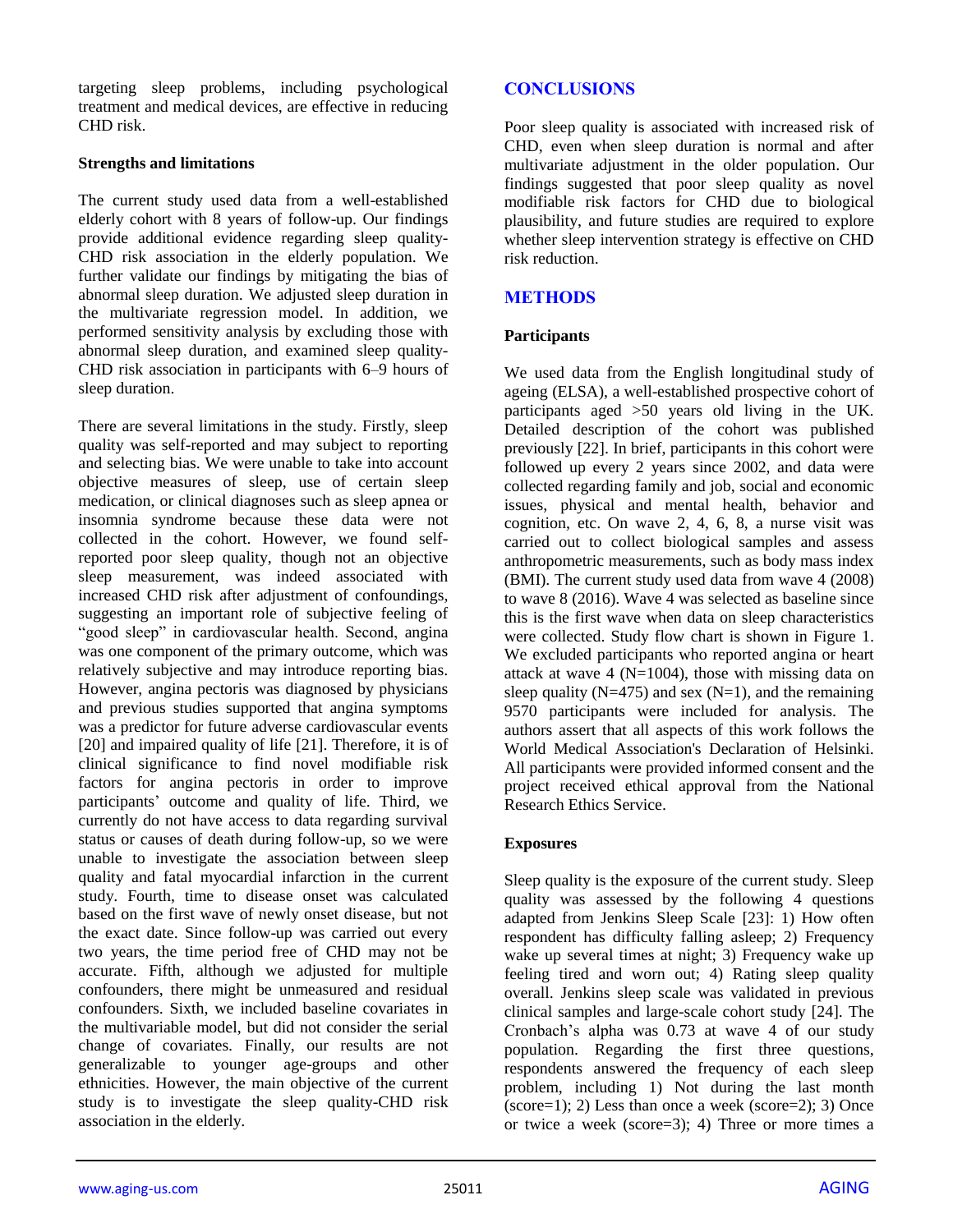week (score=4). Regarding the fourth question, participants will rate overall sleep quality as 1) very good (score=1); 2) good (score=2); 3) fairly bad (score=3); 4) very bad (score=4). A sleep quality score was calculated by averaging the score of the above four questions [25]. The sleep quality score range from 1 (best sleep quality) to 4 (worst sleep quality).

Participants were divided into three groups according to the sleep quality score: 1) Good quality  $(1 < s < c < 2)$ ; 2) Intermediate quality (2≤score<3); 3)Poor quality (3≤score≤4) [25]. Sleep duration was self-reported number of hours on average week night.

To explore the association between sleep quality change and incident CHD risk, participants were divided into five groups according to the sleep quality in wave 4 and wave 6: 1) Maintaining good sleep quality group (good sleep quality in both wave  $4$  and wave  $6$ ; 2) Quality improved group (good sleep quality in wave 6 and intermediate/poor quality in wave 4, or intermediate quality in wave 6 and poor quality in wave 4); 3) Quality worsened group (poor quality in wave 6 and good/intermediate quality in wave 4 or intermediate quality in wave 6 and good quality in wave 4); 4) Maintaining intermediate group (intermediate quality in both wave 4 and wave 6); 5) Maintaining poor quality group (poor quality in both wave 4 and wave 6). Sleep quality score change as a continuous variable was also calculated by subtracting wave 4 sleep quality score from wave 6 sleep quality score.

#### **Outcome**

The primary outcome of the current study is coronary heart diseases, defined as a composite endpoint of selfreported physician diagnosed angina or MI in computer assisted personal interviewing. Participants were shown a list of illnesses and asked to report any doctordiagnosed illness they had received. Incident angina (or MI) was defined as a positive report of physiciandiagnosed angina (or heart attack) from wave 5 to wave 8. Participants reported angina or MI at baseline (wave 4) were excluded. Survival time, which was the time from baseline to angina or MI onset, was calculated based on the first wave when disease was reported. For instance, if a participant reported angina on wave 6 for the first time, then survival time was the time interval between wave 4 and wave 6 (equal to 4 years because time interval between each consecutive two waves was 2 years). If a participant was lost to follow-up before wave 8 and did not report angina or MI, then survival time was calculated as the time from baseline to the wave of last follow-up. Secondary outcome in the current study was defined as individual component of the primary outcome, namely 1) incident angina; 2) incident MI.

#### **Covariates**

Covariates are selected based on their possible association with CHD [26], including age, sex, wealth, social class, education, marital status, depression, current smoking, alcohol intake, BMI, physical activity, medical history of diabetes, hypertension, high cholesterol and sleep duration. Wealth was defined as total non-pension wealth, which combines total financial, physical, and housing wealth but excluded pension wealth, and categorized in quintiles. Social class was categorized by using National Statistics-Socio Economic Classification (NS-SEC), and included: 1) managerial and professional occupations; 2) Intermediate occupations; 3) routine and manual occupations. Education was categorized into six groups according to the highest education qualification at wave 4: 1) National Vocational Qualification (NVQ) 4/5/ degree level or equivalent; 2) higher ed below degree; 3) NVQ3/General Certificate of Education (GCE) A level equivalent; 4) NVQ2/GCE O level or equivalent; 5) NVQ1/ Center for Continuing Education (CSE) or other grade equivalent; 6) foreign/no qualification/ others. Marital status was categorized into seven groups: 1) single; 2) married first and only marriage; 3) remarried; 4) legally separated; 5) divorced; 6) widowed; 7) civil partner/others. Depression symptoms were assessed by Centre for Epidemiological Studies Depression scale (CES-D), and a score≥4 indicated depression symptoms [27]. Physical activity was categorized into 2 groups according to whether moderate or vigorous activity once or more per week. Alcohol intake was categorized into 2 groups according to whether drink alcohol once or more per week. Hypertension was defined as systolic blood pressure greater than 140mmHg and/or diastolic blood pressure greater than 90mmHg, or self-reported hypertension medical history or using anti-hypertensive drugs. Diabetes was defined as  $HbA1c \geq 6.5%$  or fasting blood glucose >7mmol/L or self-reported diabetes medical history, or using insulin/anti-diabetic medication. Sleep duration was modeled as a continuous variable in the cox regression model.

## **Statistical analysis**

Continuous variables are presented as mean±SD and compared across groups by using ANOVA test. Categorical variables are presented as count (frequency) and compared across groups by using chi-square test. Cox regression model was used to calculate hazard ratios (HRs) and 95% confidence interval (CI) for incident CHD in relation to sleep quality. We used a total of three cox regression models. We firstly adjusted age and sex (model 1). To examine whether the association was independent of socio-economic factors,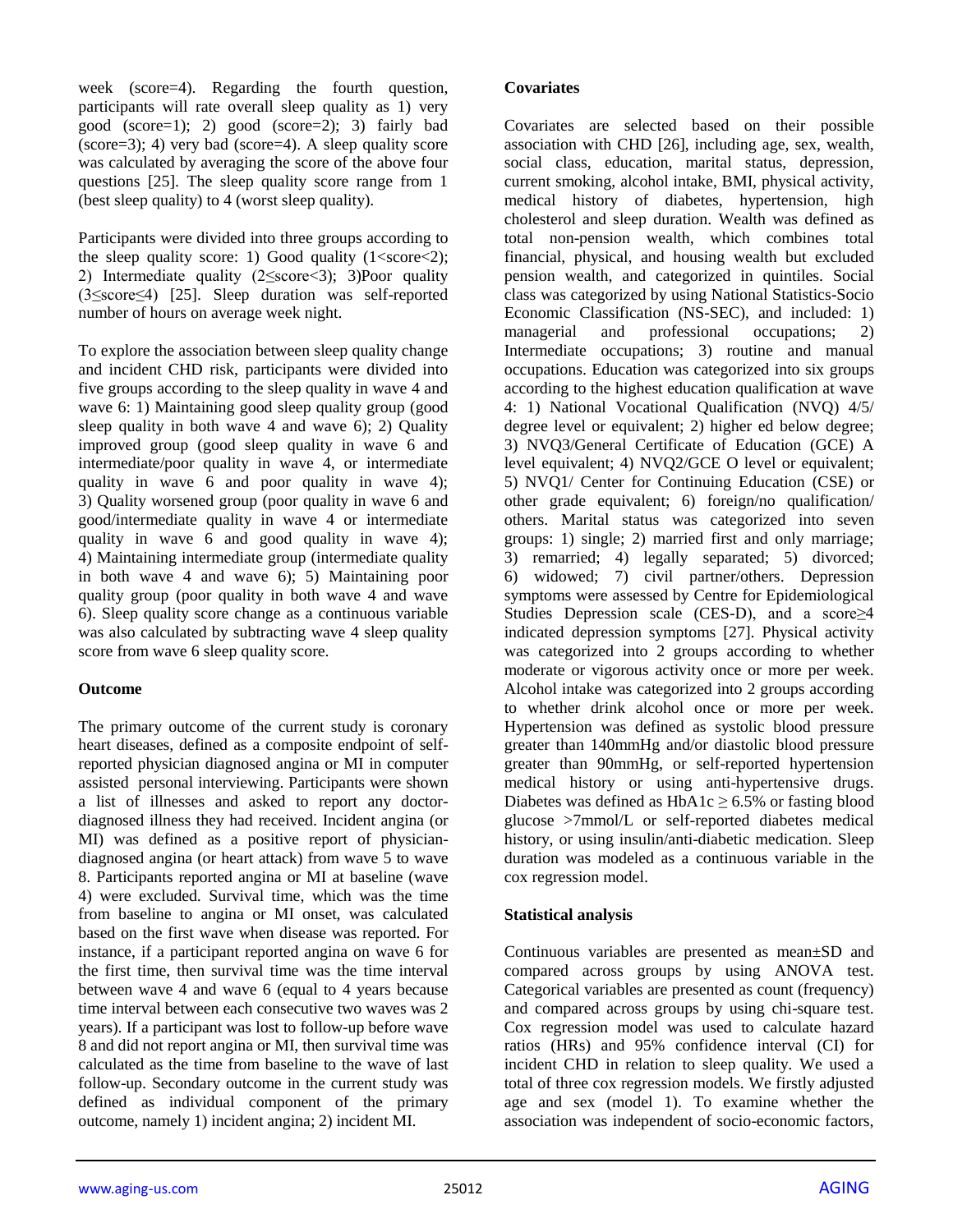we further adjusted education, social economic classification, marital status, income (model 2). Because sleep duration was closely related to sleep quality and CHD risk, the final fully adjusted model (model 3) included all covariates in model 2 plus sleep duration and conventional CHD risk factors (current smoking, alcohol consumption, BMI, physical activity, medical history of diabetes, hypertension). To examine whether sleep quality improved the predictive performance of a tradition risk score, we compared the C-statistics between the traditional Framingham CVD risk score, and the traditional+sleep risk score. Differences in Cstatistics of these two models, IDI and NRI was calculated to quantify the improvement in model performance.

Subgroup analysis were performed to examine whether sleep quality-CHD risk association differs according to age (<60, (60–70), (70–80),  $\geq 80$ ) sex (male or female) or depression symptoms (depression or not). Fully adjusted model (model 3) as described above was used for subgroup analysis. Number of missing covariates are shown in Supplementary Table 6. Because most variables had less than 4% missing covariates, we used complete case analysis method as the main analysis. We also used multiple imputation method to handle missing data. We assumed data was missing at random [28] and used the chained equations approach with proc MI procedure in SAS. The number of imputation was 25, and the number of burn-in iterations was 5. Continuous variables were imputed by using regression method, and categorical variables were imputed by using logistic methods. We then performed fully adjusted model (model 3) in each of the 25 imputed datasets. The final estimates were calculated according to the 25-fold imputation procedure. We performed the second sensitivity analysis by excluding participants with sleep duration <6 hours or >9 hours, to examine whether poor sleep quality was associated with increased CHD risk in participants with normal sleep duration. The definition of normal sleep duration (6–9 hours) was chosen in accordance with previous reports [29], and we would like to enroll participants as many as possible and increased the extrapolation of the current study. The fully adjusted regression model (model 3) was used to examine the association with sleep quality and primary outcome in participants with normal sleep duration. All statistical analysis was performed using SAS 9.4 (SAS Institute, Cary, NC, USA).

## **Abbreviations**

CHD: coronary heart disease; HR: hazard ratio; CI: confidence interval; ELSA: English longitudinal study of ageing; BMI: body mass index; NS-SEC: National Statistics-Socio Economic Classification; CES-D: Centre for Epidemiological Studies Depression scale.

## **AUTHOR CONTRIBUTIONS**

Kefei Dou, Weihua Song, Hongjian Wang, and Chenxi Song contributed to the design of the study. Chenxi Song and Rui Zhang drafted the manuscript. Chenxi Song, Jiaqiang Liao contributed to statistical analysis of the results. Rui Fu, Chunyue Wang, Qianqian Liu, Rui Zhang contributed to critical review of the manuscript.

## **ACKNOWLEDGMENTS**

We acknowledge UK data service officers and all the staff for their kind help in accessing and using data from English Longitudinal study of ageing. We thank all participants for their contribution to ELSA study.

## **CONFLICTS OF INTEREST**

All authors declared no conflicts of interest.

## **FUNDING**

The current study was funded by the CAMS Innovation Fund for Medical (CIFMS, 2016-I2M-1-009), and National key R&D program of China (2018YFC1315602). ELSA cohort is funded by the National Institute on Aging and by a consortium of UK government departments. Funding has also been provided by the Economic and Social Research Council (ESRC) [\(https://www.elsa-project.ac.uk/funders\)](https://www.elsa-project.ac.uk/funders).

## **REFERENCES**

- 1. Lloyd-Sherlock P, Kalache A, Kirkwood T, McKee M, Prince M. WHO's proposal for a decade of healthy ageing. Lancet. 2019; 394:2152–53. [https://doi.org/10.1016/S0140-6736\(19\)32522-X](https://doi.org/10.1016/S0140-6736(19)32522-X) PMI[D:31784026](https://pubmed.ncbi.nlm.nih.gov/31784026)
- 2. Ford ES, Cunningham TJ, Giles WH, Croft JB. Trends in insomnia and excessive daytime sleepiness among U.S. Adults from 2002 to 2012. Sleep Med. 2015; 16: 372–78. <https://doi.org/10.1016/j.sleep.2014.12.008> PMI[D:25747141](https://pubmed.ncbi.nlm.nih.gov/25747141)

3. Nugent CN, Black LI. Sleep duration, quality of sleep, and use of sleep medication, by sex and family type, 2013-2014. NCHS Data Brief. 2016; 230:1–8. PMI[D:26766187](https://pubmed.ncbi.nlm.nih.gov/26766187)

4. Chandola T, Ferrie JE, Perski A, Akbaraly T, Marmot MG. The effect of short sleep duration on coronary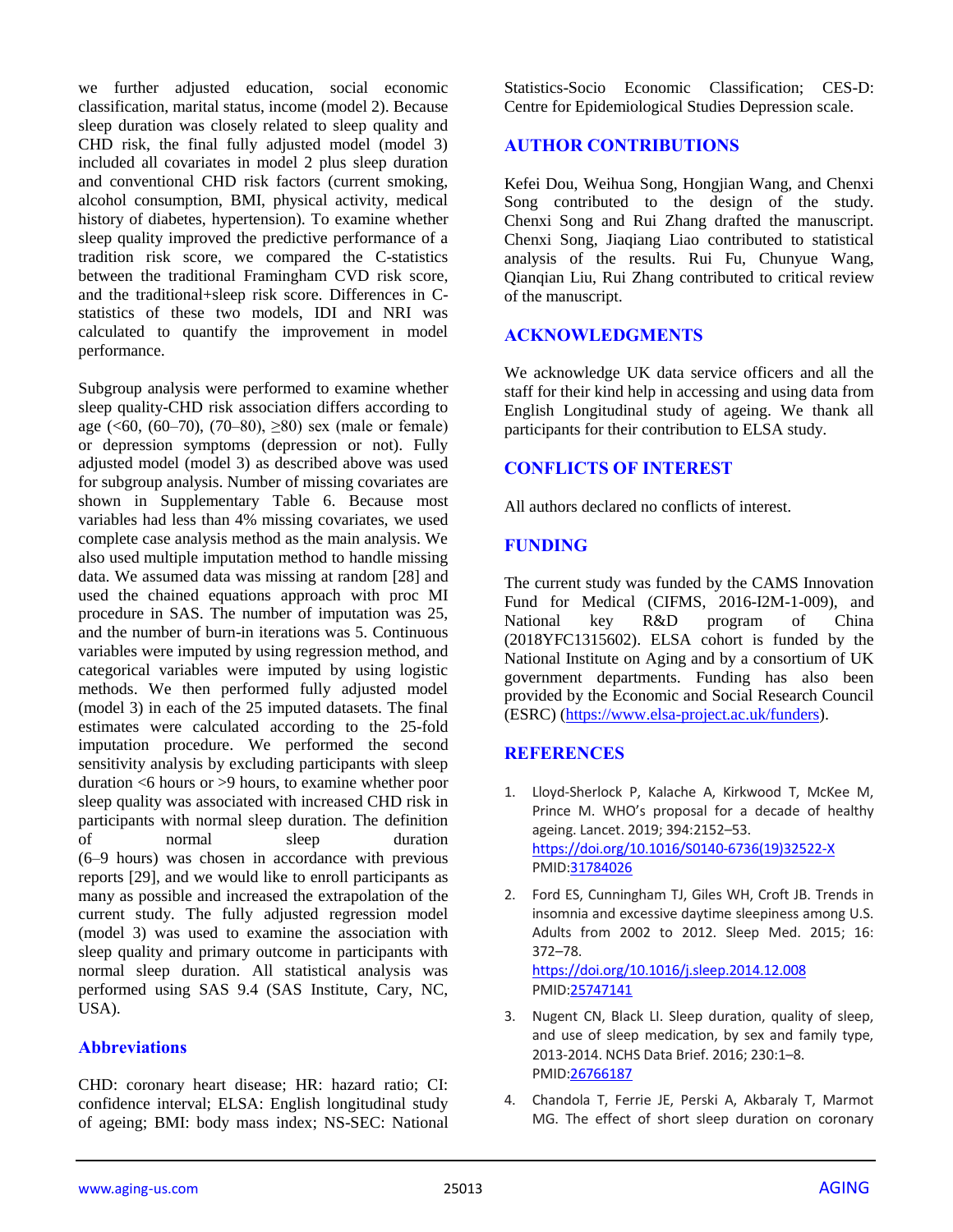heart disease risk is greatest among those with sleep disturbance: a prospective study from the Whitehall II cohort. Sleep. 2010; 33:739–44. <https://doi.org/10.1093/sleep/33.6.739> PMID[:20550013](https://pubmed.ncbi.nlm.nih.gov/20550013)

- 5. Hoevenaar-Blom MP, Spijkerman AM, Kromhout D, van den Berg JF, Verschuren WM. Sleep duration and sleep quality in relation to 12-year cardiovascular disease incidence: the MORGEN study. Sleep. 2011; 34:1487–92. <https://doi.org/10.5665/sleep.1382> PMID[:22043119](https://pubmed.ncbi.nlm.nih.gov/22043119)
- 6. Gianfagna F, Veronesi G, Bertù L, Cesana G, Grassi G, Stranges S, Callegari C, Ferrario MM. Influence of sleep disturbances on age at onset and long-term incidence of major cardiovascular events: the MONICA-brianza and PAMELA cohort studies. Sleep Med. 2016; 21:126–32. <https://doi.org/10.1016/j.sleep.2016.01.007> PMID[:27448483](https://pubmed.ncbi.nlm.nih.gov/27448483)
- 7. Meisinger C, Heier M, Löwel H, Schneider A, Döring A. Sleep duration and sleep complaints and risk of myocardial infarction in middle-aged men and women from the general population: the -MONICA/KORA augsburg cohort study. Sleep. 2007; 30:1121–27. <https://doi.org/10.1093/sleep/30.9.1121> PMID[:17910384](https://pubmed.ncbi.nlm.nih.gov/17910384)
- 8. Lao XQ, Liu X, Deng HB, Chan TC, Ho KF, Wang F, Vermeulen R, Tam T, Wong MC, Tse LA, Chang LY, Yeoh EK. Sleep quality, sleep duration, and the risk of coronary heart disease: a prospective cohort study with 60,586 adults. J Clin Sleep Med. 2018; 14:109–17. <https://doi.org/10.5664/jcsm.6894> PMID[:29198294](https://pubmed.ncbi.nlm.nih.gov/29198294)
- 9. D'Agostino RB Sr, Vasan RS, Pencina MJ, Wolf PA, Cobain M, Massaro JM, Kannel WB. General cardiovascular risk profile for use in primary care: the Framingham Heart Study. Circulation. 2008; 117:743–53. <https://doi.org/10.1161/CIRCULATIONAHA.107.699579> PMID[:18212285](https://pubmed.ncbi.nlm.nih.gov/18212285)
- 10. Strand LB, Carnethon M, Biggs ML, Djoussé L, Kaplan RC, Siscovick DS, Robbins JA, Redline S, Patel SR, Janszky I, Mukamal KJ. Sleep disturbances and glucose metabolism in older adults: the cardiovascular health study. Diabetes Care. 2015; 38:2050–58. <https://doi.org/10.2337/dc15-0137> PMID[:26384390](https://pubmed.ncbi.nlm.nih.gov/26384390)
- 11. Fernandez-Mendoza J, Vgontzas AN, Liao D, Shaffer ML, Vela-Bueno A, Basta M, Bixler EO. Insomnia with objective short sleep duration and incident hypertension: the Penn State Cohort. Hypertension. 2012; 60:929–35.

[https://doi.org/10.1161/HYPERTENSIONAHA.112.19326](https://doi.org/10.1161/HYPERTENSIONAHA.112.193268) [8](https://doi.org/10.1161/HYPERTENSIONAHA.112.193268) PMID[:22892811](https://pubmed.ncbi.nlm.nih.gov/22892811)

12. Fatima Y, Doi SA, Mamun AA. Sleep quality and obesity in young subjects: a meta-analysis. Obes Rev. 2016; 17:1154–66.

<https://doi.org/10.1111/obr.12444> PMID[:27417913](https://pubmed.ncbi.nlm.nih.gov/27417913)

- 13. Irwin MR. Sleep and inflammation: partners in sickness and in health. Nat Rev Immunol. 2019; 19:702–15. <https://doi.org/10.1038/s41577-019-0190-z> PMI[D:31289370](https://pubmed.ncbi.nlm.nih.gov/31289370)
- 14. Irwin MR, Olmstead R, Carroll JE. Sleep disturbance, sleep duration, and inflammation: a systematic review and meta-analysis of cohort studies and experimental sleep deprivation. Biol Psychiatry. 2016; 80:40–52. <https://doi.org/10.1016/j.biopsych.2015.05.014> PMI[D:26140821](https://pubmed.ncbi.nlm.nih.gov/26140821)
- 15. Poggiogalle E, Jamshed H, Peterson CM. Circadian regulation of glucose, lipid, and energy metabolism in humans. Metabolism. 2018; 84:11–27. <https://doi.org/10.1016/j.metabol.2017.11.017> PMI[D:29195759](https://pubmed.ncbi.nlm.nih.gov/29195759)
- 16. Huang T, Zeleznik OA, Poole EM, Clish CB, Deik AA, Scott JM, Vetter C, Schernhammer ES, Brunner R, Hale L, Manson JE, Hu FB, Redline S, et al. Habitual sleep quality, plasma metabolites and risk of coronary heart disease in post-menopausal women. Int J Epidemiol. 2019; 48:1262–74.

<https://doi.org/10.1093/ije/dyy234> PMID[:30371783](https://pubmed.ncbi.nlm.nih.gov/30371783)

17. Castro-Diehl C, Diez Roux AV, Redline S, Seeman T, Shrager SE, Shea S. Association of sleep duration and quality with alterations in the hypothalamic-pituitary adrenocortical axis: the multi-ethnic study of atherosclerosis (MESA). J Clin Endocrinol Metab. 2015; 100:3149–58.

<https://doi.org/10.1210/jc.2015-1198> PMID[:26046965](https://pubmed.ncbi.nlm.nih.gov/26046965)

- 18. Montalescot G, Sechtem U, Achenbach S, Andreotti F, Arden C, Budaj A, Bugiardini R, Crea F, Cuisset T, Di Mario C, Ferreira JR, Gersh BJ, Gitt AK, et al, and Task Force Members, ESC Committee for Practice Guidelines, and Document Reviewers. 2013 ESC guidelines on the management of stable coronary artery disease: the task force on the management of stable coronary artery disease of the european society of cardiology. Eur Heart J. 2013; 34:2949–3003. <https://doi.org/10.1093/eurheartj/eht296> PMI[D:23996286](https://pubmed.ncbi.nlm.nih.gov/23996286)
- 19. Thygesen K, Alpert JS, Jaffe AS, Chaitman BR, Bax JJ, Morrow DA, White HD, and Executive Group on behalf of the Joint European Society of Cardiology (ESC)/American College of Cardiology (ACC)/American Heart Association (AHA)/World Heart Federation (WHF) Task Force for the Universal Definition of Myocardial Infarction. Fourth universal definition of myocardial infarction (2018). J Am Coll Cardiol. 2018; 72:2231–64.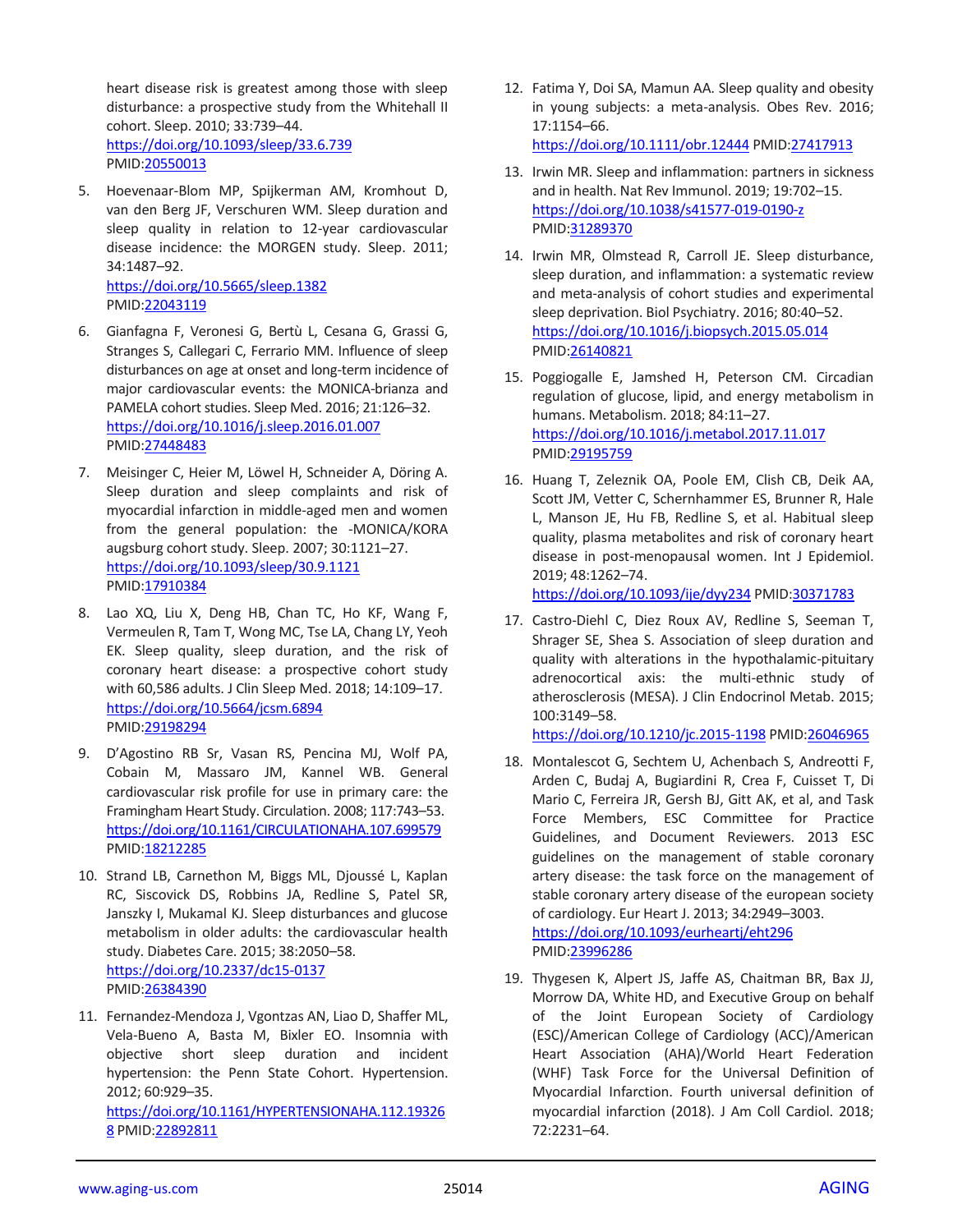<https://doi.org/10.1016/j.jacc.2018.08.1038> PMID[:30153967](https://pubmed.ncbi.nlm.nih.gov/30153967)

20. Eisen A, Bhatt DL, Steg PG, Eagle KA, Goto S, Guo J, Smith SC, Ohman EM, Scirica BM, and REACH Registry Investigators. Angina and future cardiovascular events in stable patients with coronary artery disease: insights from the reduction of atherothrombosis for continued health (REACH) registry. J Am Heart Assoc. 2016; 5:e004080.

<https://doi.org/10.1161/JAHA.116.004080> PMID[:27680665](https://pubmed.ncbi.nlm.nih.gov/27680665)

21. Manolis AJ, Ambrosio G, Collins P, Dechend R, Lopez-Sendon J, Pegoraro V, Camm AJ. Impact of stable angina on health status and quality of life perception of currently treated patients. The BRIDGE 2 survey. Eur J Intern Med. 2019; 70:60–67. <https://doi.org/10.1016/j.ejim.2019.09.013>

PMID[:31704164](https://pubmed.ncbi.nlm.nih.gov/31704164)

- 22. Steptoe A, Breeze E, Banks J, Nazroo J. Cohort profile: the English longitudinal study of ageing. Int J Epidemiol. 2013; 42:1640–48. <https://doi.org/10.1093/ije/dys168> PMID[:23143611](https://pubmed.ncbi.nlm.nih.gov/23143611)
- 23. Jenkins CD, Stanton BA, Niemcryk SJ, Rose RM. A scale for the estimation of sleep problems in clinical research. J Clin Epidemiol. 1988; 41:313–21. [https://doi.org/10.1016/0895-4356\(88\)90138-2](https://doi.org/10.1016/0895-4356(88)90138-2) PMID[:3351539](https://pubmed.ncbi.nlm.nih.gov/3351539)
- 24. Kumari M, Badrick E, Ferrie J, Perski A, Marmot M, Chandola T. Self-reported sleep duration and sleep disturbance are independently associated with cortisol secretion in the Whitehall II study. J Clin Endocrinol Metab. 2009; 94:4801–09.

<https://doi.org/10.1210/jc.2009-0555> PMI[D:19850688](https://pubmed.ncbi.nlm.nih.gov/19850688)

25. Campanini MZ, Mesas AE, Carnicero-Carreño JA, Rodríguez-Artalejo F, Lopez-Garcia E. Duration and quality of sleep and risk of physical function impairment and disability in older adults: results from the ENRICA and ELSA cohorts. Aging Dis. 2019; 10:557–69. <https://doi.org/10.14336/AD.2018.0611>

PMI[D:31165000](https://pubmed.ncbi.nlm.nih.gov/31165000)

- 26. Huang T, Mariani S, Redline S. Sleep irregularity and risk of cardiovascular events: the multi-ethnic study of atherosclerosis. J Am Coll Cardiol. 2020; 75:991–99. <https://doi.org/10.1016/j.jacc.2019.12.054> PMI[D:32138974](https://pubmed.ncbi.nlm.nih.gov/32138974)
- 27. Hamer M, Batty GD, Kivimaki M. Risk of future depression in people who are obese but metabolically healthy: the English longitudinal study of ageing. Mol Psychiatry. 2012; 17:940–45. <https://doi.org/10.1038/mp.2012.30> PMID[:22525487](https://pubmed.ncbi.nlm.nih.gov/22525487)
- 28. Aguayo GA, Hulman A, Vaillant MT, Donneau AF, Schritz A, Stranges S, Malisoux L, Huiart L, Guillaume M, Sabia S, Witte DR. Prospective association among diabetes diagnosis,  $HbA_{1c}$ , glycemia, and frailty trajectories in an elderly population. Diabetes Care. 2019; 42:1903–11.

<https://doi.org/10.2337/dc19-0497> PMID[:31451533](https://pubmed.ncbi.nlm.nih.gov/31451533)

29. Daghlas I, Dashti HS, Lane J, Aragam KG, Rutter MK, Saxena R, Vetter C. Sleep duration and myocardial infarction. J Am Coll Cardiol. 2019; 74:1304–14. <https://doi.org/10.1016/j.jacc.2019.07.022> PMI[D:31488267](https://pubmed.ncbi.nlm.nih.gov/31488267)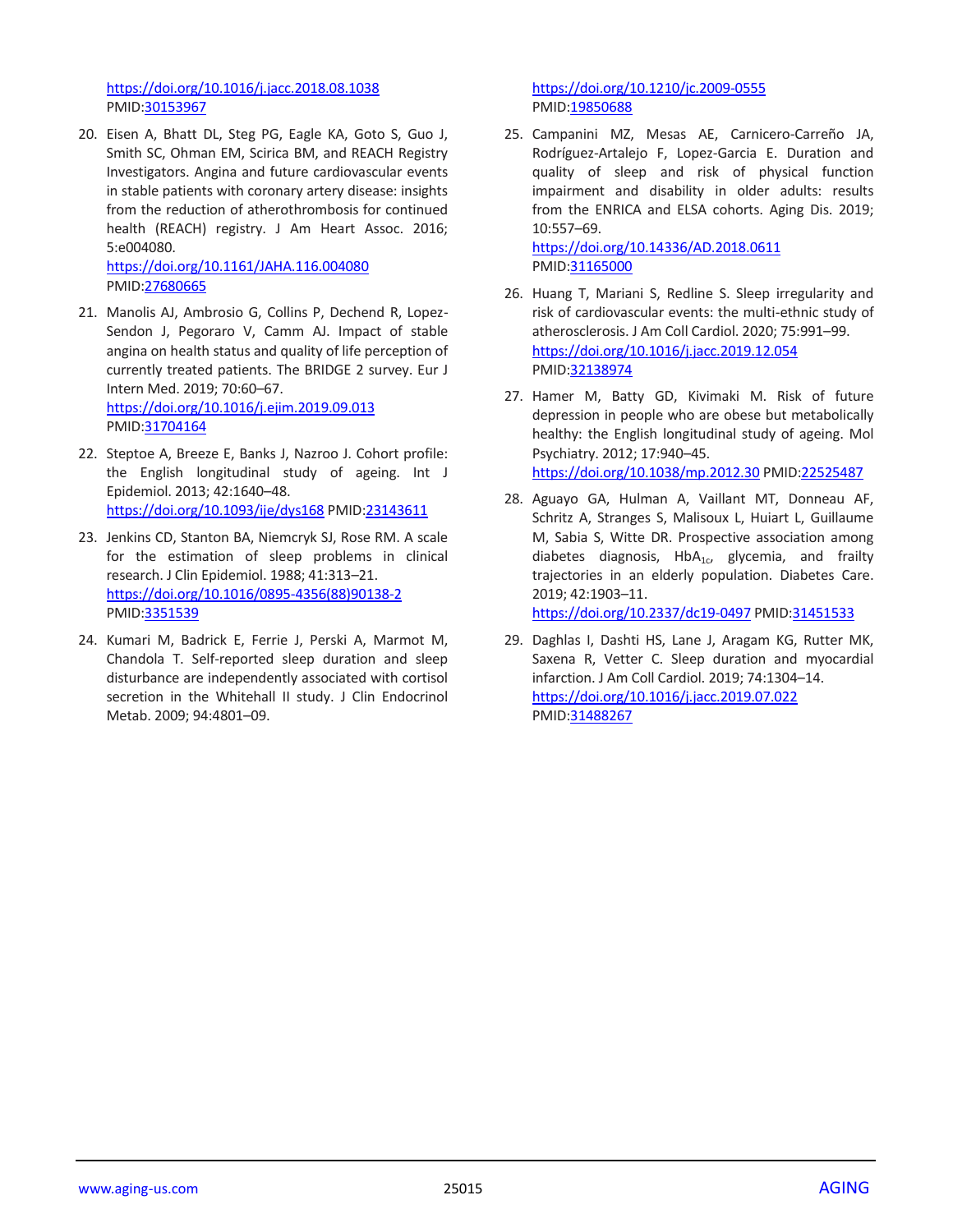## **SUPPLEMENTARY MATERIALS**

#### **Supplementary Figures**



Supplementary Figure 1. Distribution of sleep quality score change between wave 4 and wave 6. Sleep quality score change was calculated by subtracting wave 4 sleep quality score from wave 6 sleep quality score. Approximately 90.0% participants had score change less than or equal to 1 score.



**Supplementary Figure 2. Added predictive ability of sleep quality.** Receiver operating characteristic curve (ROC) of the Framingham 10-year CVD risk score (blue) and Framingham 10-year CVD risk score plus sleep quality (red) are shown in this figure. Area under ROC curve (AUC) for Framingham score and Framingham score +sleep quality was 0.65 and 0.66, respectively (P=0.04).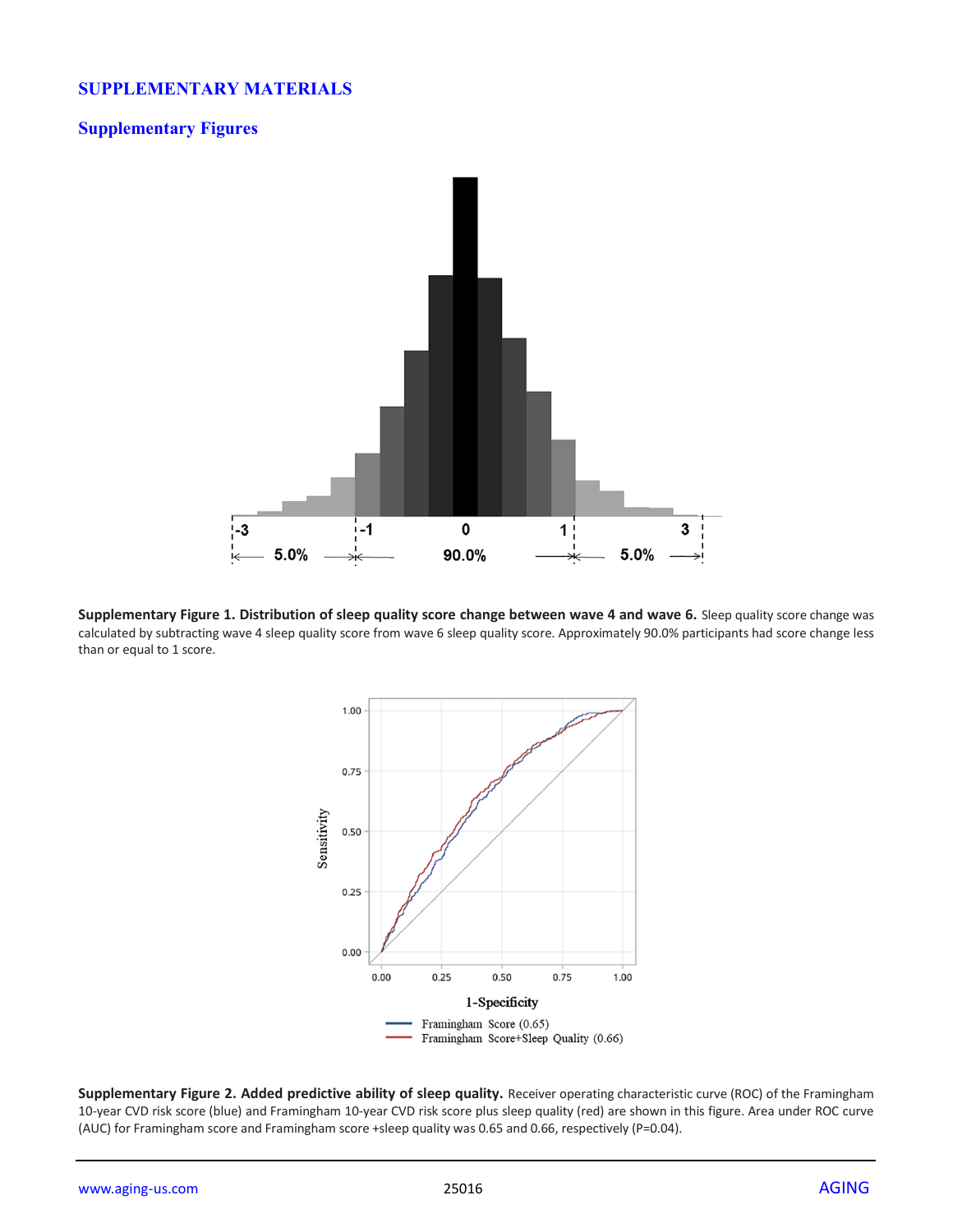## **Supplementary Tables**

|               |                     | <b>Categorical</b>   |                      | <b>Continuous</b>      |
|---------------|---------------------|----------------------|----------------------|------------------------|
|               | <b>Good Quality</b> | <b>Intermediate</b>  | <b>Poor</b> quality  | Per one score increase |
|               | $N = 3703$          | Quality N=3863       | $N = 2004$           |                        |
| No. of Cases  | 66/22596            | 108/24090            | 70/11824             | 244/58510              |
| /Person-Years |                     |                      |                      |                        |
| Model 1       | 1 (reference)       | 1.588 (1.168, 2.159) | 2.428 (1.724, 3.420) | 1.611 (1.378, 1.884)   |
| P value       |                     | 0.003                | < 0.001              | < 0.001                |
| Model 2       |                     | 1.456 (1.026, 2.066) | 2.162(1.454, 3.216)  | 1.558 (1.297, 1.871)   |
| P value       | 1 (reference)       | 0.035                | < 0.001              | < 0.001                |
| Model 3       |                     | 1.585 (1.025, 2.452) | 2.677 (1.497, 4.786) | 1.745 (1.319, 2.310)   |
| P value       | 1 (reference)       | 0.039                | < 0.001              | < 0.001                |

**Supplementary Table 1. Association between baseline sleep quality with risk of angina.**

Model 1: adjusted for age, sex

Model 2: model 1+education, social economic classification, marital status, income

Model 3: model 2+ current smoking, alcohol consumption, BMI, physical activity, diabetes, high blood cholesterol, hypertension, depression, sleep duration

#### **Supplementary Table 2. Association between baseline sleep quality with risk of myocardial infarction.**

| Categorical                       |                                       |                               | <b>Continuous</b>                                    |
|-----------------------------------|---------------------------------------|-------------------------------|------------------------------------------------------|
| <b>Good Quality</b><br>$N = 3703$ | <b>Intermediate</b><br>Quality N=3863 | Poor quality<br>$N = 2004$    | Per one score<br>increase                            |
| 76/22596                          | 83/24090                              | 54/11824                      | 213/58510                                            |
| 1 (reference)                     | 1.089 (0.797, 1.487)<br>0.594         | 1.742 (1.221, 2.485)<br>0.002 | 1.313 (1.107, 1.558)<br>0.002<br>1.318(1.083, 1.605) |
| 1 (reference)                     | 0.384<br>1.279 (0.818, 2.000)         | 0.010<br>1.493 (0.764, 2.919) | 0.006<br>1.325 (0.976, 1.797)<br>0.071               |
|                                   | 1 (reference)                         | 1.173(0.819, 1.681)<br>0.280  | 1.726(1.139, 2.615)<br>0.241                         |

Model 1: adjusted for age, sex

Model 2: model 1+education, social economic classification, marital status, income

Model 3: model 2+ current smoking, alcohol consumption, BMI, physical activity, diabetes, high blood cholesterol, hypertension, depression, sleep duration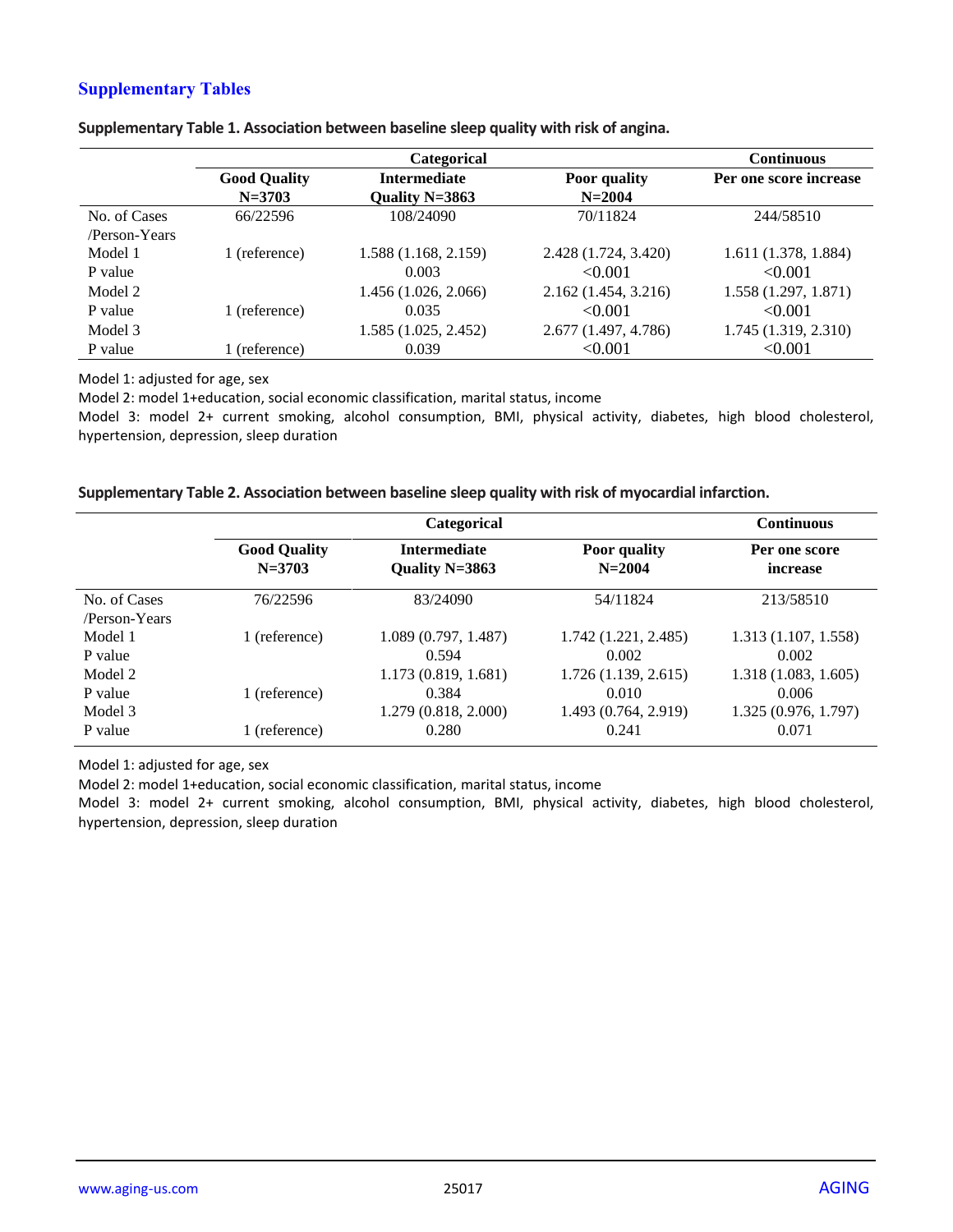#### **Supplementary Table 3. Association between sleep quality change and risk of incident CHD.**

|                                        |                              | <b>Model 1</b>       | Model 2             | <b>Model 3</b>       |
|----------------------------------------|------------------------------|----------------------|---------------------|----------------------|
|                                        | <b>Cases</b><br>/Person-Year |                      | HR (95% CI)         |                      |
| Maintaining<br>good quality            | 73/13244                     | 1 (reference)        | 1 (reference)       | 1 (reference)        |
| Quality improved                       | 63/10262                     | 1.202(0.857, 1.685)  | 1.008(0.682, 1.490) | 0.992(0.606, 1.624)  |
| Maintaining<br>intermediate<br>quality | 122/16942                    | 1.298 (0.969, 1.737) | 1.176(0.848, 1.631) | 1.288 (0.856, 1.939) |
| Quality worsened                       | 83/11588                     | 1.340 (0.978, 1.836) | 1.189(0.833, 1.698) | 1.051(0.675, 1.635)  |
| Maintaining<br>Poor quality            | 70/6474                      | 2.430 (1.742, 3.390) | 2.235(1.530, 3.265) | 1.876(1.055, 3.334)  |

Model 1: adjusted for age, sex

Model 2: model 1+education, social economic classification, marital status, income

Model 3: model 2+ current smoking, alcohol consumption, BMI, physical activity, diabetes, high blood cholesterol, hypertension, depression, sleep duration

#### **Supplementary Table 4. Contribution of each individual sleep problem at baseline to CHD risk.**

|                                  | Cases/Person-Year | HR (95% CI)          | P value |
|----------------------------------|-------------------|----------------------|---------|
| <b>Difficulty falling asleep</b> |                   |                      |         |
| Not during the last month        | 237/35330         | 1 (reference)        |         |
| Less than once a week            | 43/7906           | 1.020(0.642, 1.620)  | 0.935   |
| Once or twice a week             | 47/6606           | 1.407(0.886, 2.233)  | 0.148   |
| Three or more times a week       | 84/8668           | 1.843 (1.166 2.913)  | 0.009   |
| Wake up several times at night   |                   |                      |         |
| Not during the last month        | 76/14020          | 1 (reference)        |         |
| Less than once a week            | 39/6702           | 1.363 (0.789, 2.353) | 0.267   |
| Once or twice a week             | 63/10444          | 1.180(0.718, 1.941)  | 0.514   |
| Three or more times a week       | 233/27344         | 1.710 (1.153, 2.538) | 0.008   |
| Wake up feeling tired & worn out |                   |                      |         |
| Not during the last month        | 172/28810         | 1 (reference)        |         |
| Less than once a week            | 62/9724           | 1.171 (0.769, 1.784) | 0.462   |
| Once or twice a week             | 68/8962           | 1.570 (1.022, 2.412) | 0.039   |
| Three or more times a week       | 109/11014         | 1.921 (1.280, 2.881) | 0.002   |

Adjusted for age, sex, education, social economic classification, marital status, income, current smoking, alcohol consumption, BMI, physical activity, diabetes, high blood cholesterol, hypertension, depression, sleep duration